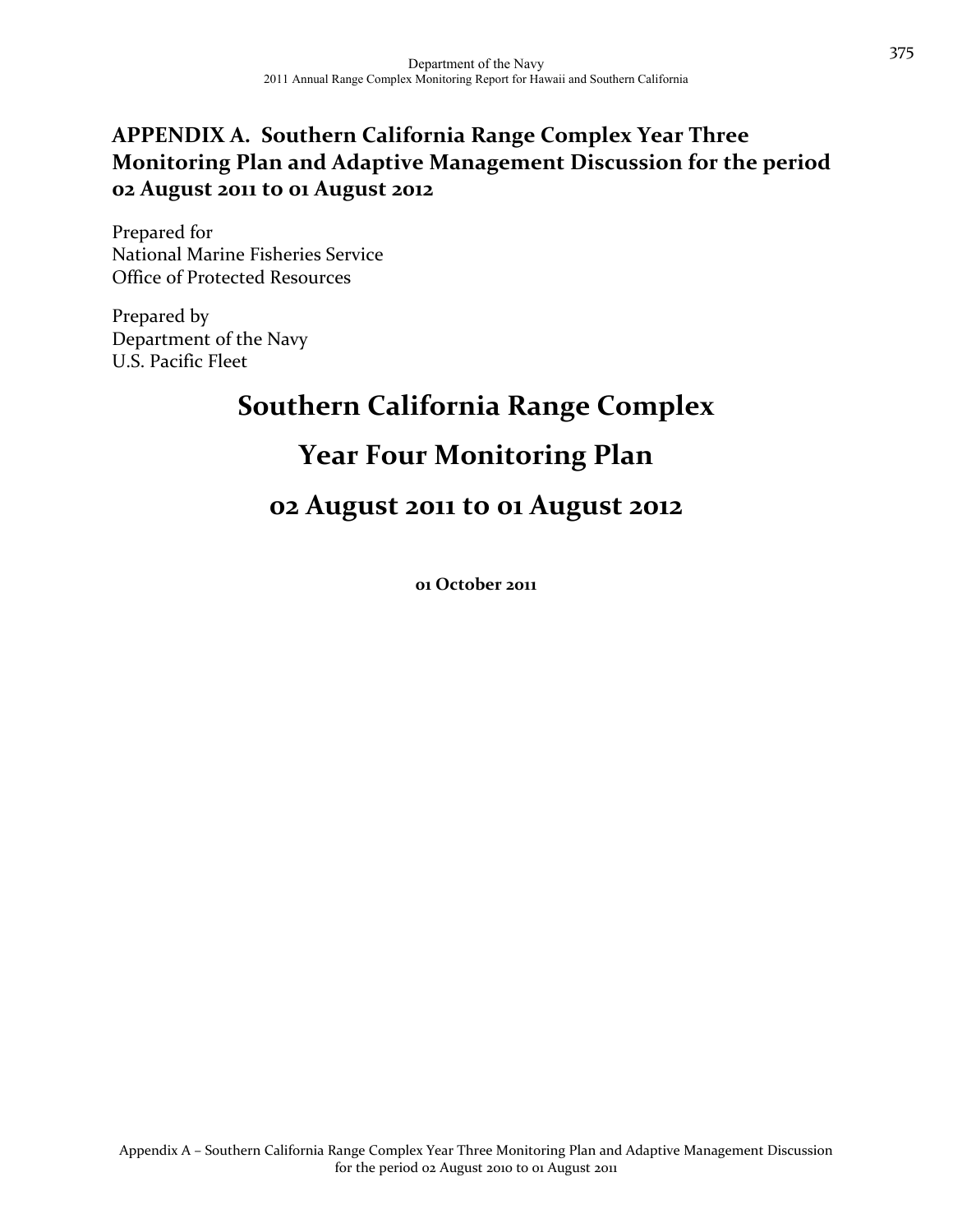#### *THIS PAGE INTENTIONALLY BLANK*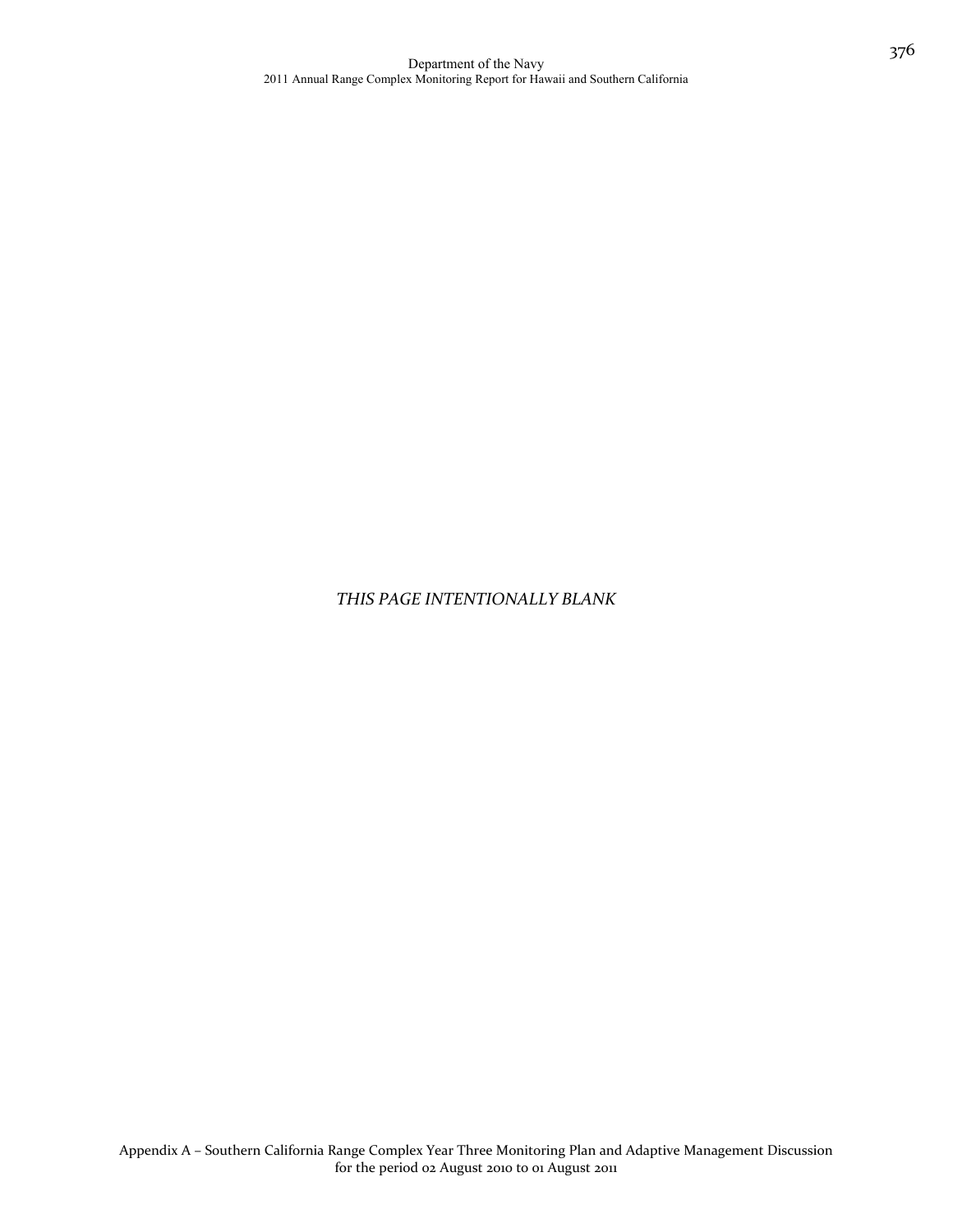For 2012 through 2014, the U.S. Navy proposes to keep the same level of monitoring effort in the Southern California Range Complex as was committed and accomplished in 2011. Table 1 highlights these goals.

In support of the Joint Subcommittee on Ocean Science and Technology recommendations, Southern California workshop recommendations, and Ocean Policy direction (Southall et al. 2009, OSTP 2009, CEQ 2010, EO 2010, Foley et al. 2010), the U.S. Navy is committed to structuring the Southern California Range Complex monitoring to address both NMFS regulatory required monitoring under the Southern California Range Complex Letter of Authorization while at the same time making significant contributions to the greater body of marine mammal science. The U.S. Navy assembled a Scientific Advisory Group comprised of leading marine mammal scientists as well as convened monitoring meetings with NMFS, researchers, and non‐governmental organizations in October 2010 and June 2011 with the interest of soliciting input on future range complex monitoring objectives and methods. Recommendations generated during those meetings are currently under review by the U.S. Navy and NMFS and will be used to revise and improve the U.S. Navy's monitoring program from 2012 to 2014. Those recommendations will not be available for incorporation into this report therefore changes will be made under separate submission.

| <b>Monitoring Technique</b>                                                               | Implementation                                                                                                                                                                                          |                                               |
|-------------------------------------------------------------------------------------------|---------------------------------------------------------------------------------------------------------------------------------------------------------------------------------------------------------|-----------------------------------------------|
| <b>Visual Surveys</b>                                                                     | Portions of major training events, or unit level training events using<br>sonar; or offshore or inshore detonation events<br>(100-150 combined hours annually; 200-300 combined hours over 2-<br>years) | ന<br>201<br>Review for<br>Adaptive Management |
| <b>Marine Mammal Observers</b>                                                            | Opportunistic; major training events, unit level training events, or<br>offshore or inshore detonation events as available<br>(58-100 total hours annually; 108-200 total hours over 2-years)           |                                               |
| <b>Passive Acoustics Monitoring</b>                                                       | Continue data collection and analysis from passive acoustic recording<br>device(s)                                                                                                                      |                                               |
| Southern California Range Complex<br><b>Exercise Summary From Navy Lookout</b><br>Reports | Continue to collect/analyze marine mammal sightings from Navy<br>lookouts during major training events and present results (data from<br>Southern California Range Complex Exercise Report)             |                                               |
| Marine Mammal Tagging<br>(MMT)                                                            | Present results from ongoing, other Navy funded (OPNAV N45) marine<br>mammal research in Southern California                                                                                            |                                               |
| Visual surveys, M3R, PhotoID                                                              | Present results from ongoing, other Navy funded (OPNAV N45) marine<br>mammal research in Southern California                                                                                            |                                               |

*Table 1. U.S. Navy's proposed Year Four monitoring goals for the Southern California Range Complex.*

**TOTAL U.S. Navy 2012 Goal:**

- **Conduct additional analysis of field data collected from Years 1‐4**
- **• 100 to 150 hours visual survey field efforts**
- **• 58‐100 hours Marine Mammal Observers**
- **• PAM: continue data collection/analysis from passive acoustic recording devices**
- Present results as available from other U.S. Navy funded research projects such as visual surveys, passive **acoustic monitoring, tagging, and photoID**